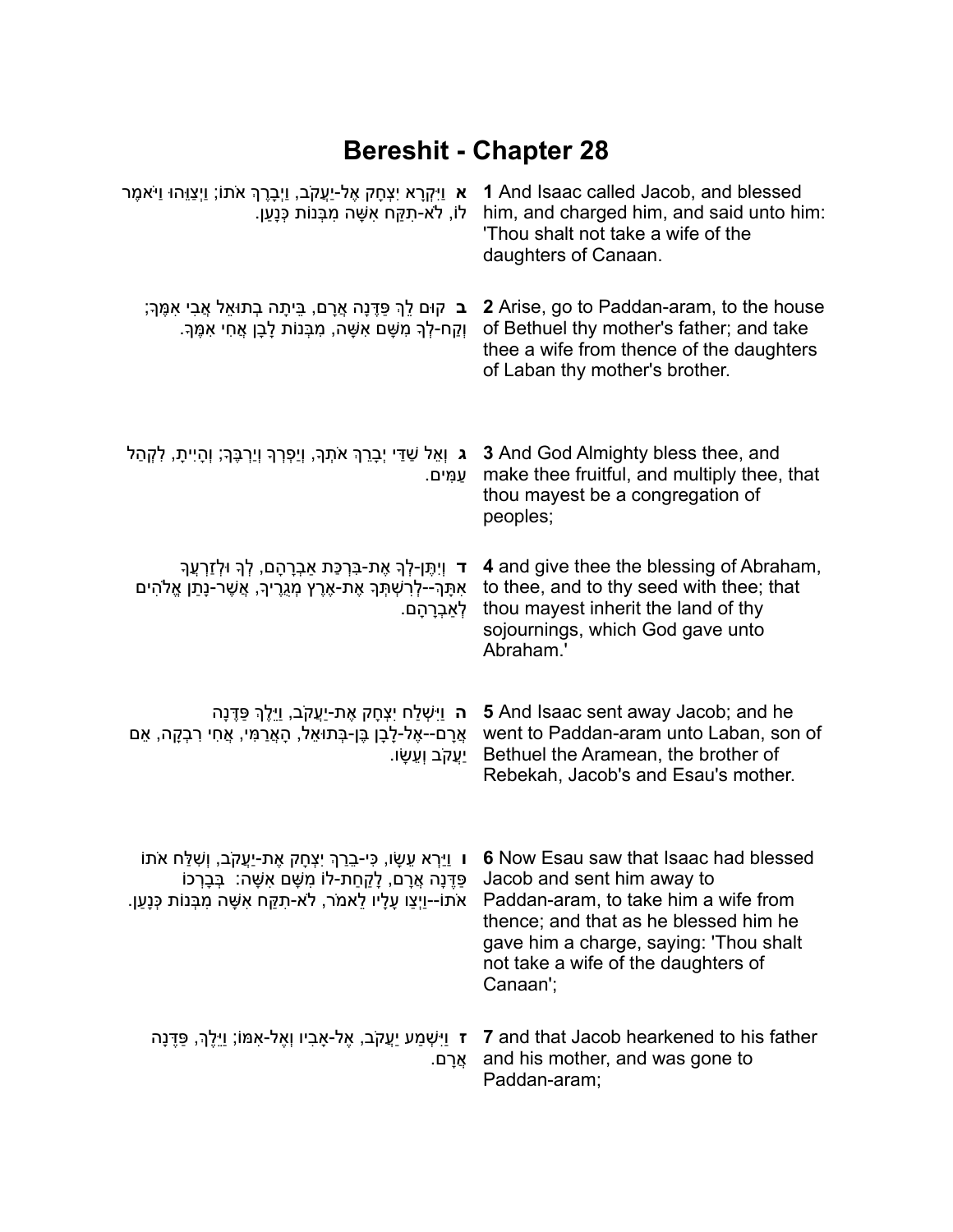| ּח וַיַּרְא עֵשָׂו, כִּי רָעוֹת בְּנוֹת כְּנָעֲן, בְּעֵינֵי, יִצְחָק<br>אביו.                                                                                                              | 8 and Esau saw that the daughters of<br>Canaan pleased not Isaac his father;                                                                                                                                                                 |
|--------------------------------------------------------------------------------------------------------------------------------------------------------------------------------------------|----------------------------------------------------------------------------------------------------------------------------------------------------------------------------------------------------------------------------------------------|
| <b>ָט</b> וַיֵּלֶךְ עֵשָׂו, אֶל-יִשְׁמָעֵאל, וַיְקֵח אֶת-מָחֲלַת<br>בַּת-יִשְׁמָעֵאל בֶּן-אַבְרָהָם אֲחוֹת נְבָיוֹת, עַל-נָשָׁיו--לוֹ<br>{לְאָשָׁה. {0}                                    | <b>9</b> so Esau went unto Ishmael, and took<br>unto the wives that he had Mahalath the<br>daughter of Ishmael Abraham's son, the<br>sister of Nebaioth, to be his wife. {S}                                                                 |
| י  וַיֵּצֵא יַעֲקֹב, מִבָּאֵר שָׁבַע; וַיֵּלֶךְ, חָרָנָה.                                                                                                                                  | <b>10</b> And Jacob went out from Beer-sheba,<br>and went toward Haran.                                                                                                                                                                      |
| <b>יא</b> וַיִּפְגַּע בַּמָּקוֹם וַיָּלֵן שָׁם, כִּי-בָא הַשֶּׁמֵשׁ, וַיִּקֵּח<br>מֵאַבְנֵי הַמָּקוֹם, וַיָּשֶׂם מְרַאֲשֹׁתָיו; וַיִּשְׁכַּב, בַּמָּקוֹם<br>ההוּא.                         | 11 And he lighted upon the place, and<br>tarried there all night, because the sun<br>was set; and he took one of the stones of<br>the place, and put it under his head, and<br>lay down in that place to sleep.                              |
| <b>ִיב</b> וַיַּחֲלֹם, וְהִנֵּה סֻלָּם מֻצָּב אַרְצָה, וְרֹאשׁוֹ, מַגִּיעַ<br>ֿהַשָּׁמָיְמָה; וְהִנֵּה מַלְאֲכֵי אֱלֹהִים, עֹלִים וְיֹרְדִים בּוֹ.                                         | 12 And he dreamed, and behold a ladder<br>set up on the earth, and the top of it<br>reached to heaven; and behold the<br>angels of God ascending and descending<br>on it.                                                                    |
| <b>יג</b> וְהִנֵּה יְהוָה נִצָּב עָלָיו, וַיֹּאמַר, אֲנִי יְהוָה אֱלֹהֵי<br>אַבְרָהָם אָבִיךָ, וֵאלֹהֵי יִצְחָק; הָאָרֶץ, אֲשֶׁר אַתָּה<br>שֹׁכֵב עָלֶיהָ--לְךָ אֶתְּנֶנָּה, וּלְזַרְעֶךָ. | 13 And, behold, the LORD stood beside<br>him, and said: 'I am the LORD, the God of<br>Abraham thy father, and the God of Isaac.<br>The land whereon thou liest, to thee will I<br>give it, and to thy seed.                                  |
| <b>יד</b> וְהָיָה זַרְעֲךָ כַּעֲפַר הָאָרֶץ, וּפָרַצְתָּ יָמָה וָקֵדְמָה<br>וְצַפֹּנַה וַנֵגְבַּה; וְנִבְרְכוּ בְךָ כָּל-מְשָׁפָּחֹת הָאֲדָמַה,<br>ּוּבְזַרְעֶךָ                           | 14 And thy seed shall be as the dust of<br>the earth, and thou shalt spread abroad to<br>the west, and to the east, and to the<br>north, and to the south. And in thee and in<br>thy seed shall all the families of the earth<br>be blessed. |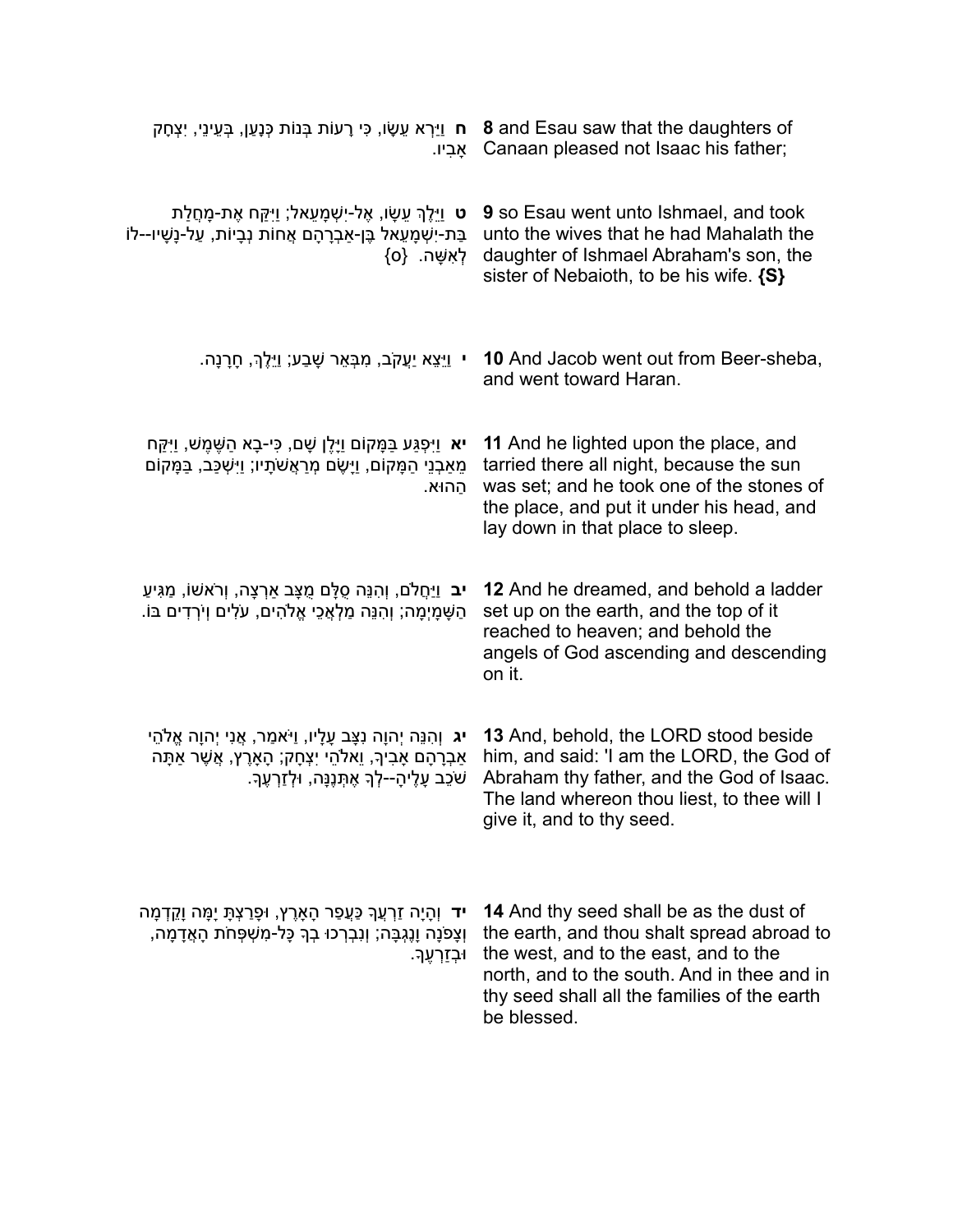| <b>טו</b> וְהִנֵּה אָנֹכִי עִמָּךְ, וּשְׁמַרְתִּיךָ בְּכֹל אֲשֶׁר-תֵּלֵךְ,<br>ַוְהֲשָׁבֹתִיךָ, אֶל-הָאֲדָמָה הַזֹּאת: כִּי, לֹא אֶעֱזָבְךָ, עַד<br>ְאֲשֶׁר אָם-עַשִׂיתִי, אֶת אֲשֶׁר-דְּבַּרְתִּי לַךְ. | 15 And, behold, I am with thee, and will<br>keep thee whithersoever thou goest, and<br>will bring thee back into this land; for I will<br>not leave thee, until I have done that<br>which I have spoken to thee of.' |
|---------------------------------------------------------------------------------------------------------------------------------------------------------------------------------------------------------|----------------------------------------------------------------------------------------------------------------------------------------------------------------------------------------------------------------------|
| <b>טז</b> וַיִּיקַץ יַעֲקֹב, מִשָּׁנָתוֹ, וַיֹּאמֶר, אַכֵן יֵשׁ יִהוָה<br>ַבַּמָּקוֹם הַזֶּה; וְאַנֹכִי, לֹא יָדָעִתִּי.                                                                                | <b>16</b> And Jacob awaked out of his sleep,<br>and he said: 'Surely the LORD is in this<br>place; and I knew it not.'                                                                                               |
| <b>יז</b> וַיִּירָא, וַיֹּאמַר, מַה-נּוֹרָא, הַמָּקוֹם הַזֶּה: אֵין זֶה,<br>ְכִּי אִם-בֵּית אֱלֹהִים, וְזֶה, שַׁעַר הַשָּׁמָיִם.                                                                        | 17 And he was afraid, and said: 'How full<br>of awe is this place! this is none other<br>than the house of God, and this is the<br>gate of heaven.'                                                                  |
| <b>יח</b> וַיַּשְׁכֵּם יַעֲקֹב בַּבֹּקֶר, וַיִּקַּח אֶת-הָאֶבֶן אֲשֶׁר-שָׂם<br>מְרַאֲשֹׁתָיו, וַיָּשֶׂם אֹתָהּ, מַצֵּבָה; וַיִּצֹק שֶׁמֶן,<br>ַעַל-רֹאשַהּ.                                             | <b>18</b> And Jacob rose up early in the<br>morning, and took the stone that he had<br>put under his head, and set it up for a<br>pillar, and poured oil upon the top of it.                                         |
| <b>יט</b> וַיִּקְרָא אֶת-שֵׁם-הַמָּקוֹם הַהוּא, בֵּית-אֵל; וְאוּלָם<br>לוּז שֶׁם-הָעִיר, לַרְאשֹׁנָה.                                                                                                   | 19 And he called the name of that place<br>Beth-el, but the name of the city was Luz<br>at the first.                                                                                                                |
| <b>ָכ</b> וַיִּדַּר יַעֲקֹב, נֶדֶר לֵאמֹר: אָם-יִהְיֶה אֱלֹהִים עִמָּדִי,<br>וּשְׁמְרַנִי בַּדֶּרֶךְ הַזֶּה אֲשֶׁר אָנֹכִי הוֹלֵךְ, וְנָתַן-לִי לֶחֶם<br>לֵאֵכֹל, וּבֵגֶד לִלְבּשׁ.                     | 20 And Jacob vowed a vow, saying: 'If<br>God will be with me, and will keep me in<br>this way that I go, and will give me bread<br>to eat, and raiment to put on,                                                    |
| <b>ָכא</b> וְשַׁבְתִּי בְשָׁלוֹם, אֶל-בֵּית אַבִי; וְהָיָה יְהוָה לִי<br>ַלֵאלֹהִים.                                                                                                                    | 21 so that I come back to my father's<br>house in peace, then shall the LORD be<br>my God,                                                                                                                           |